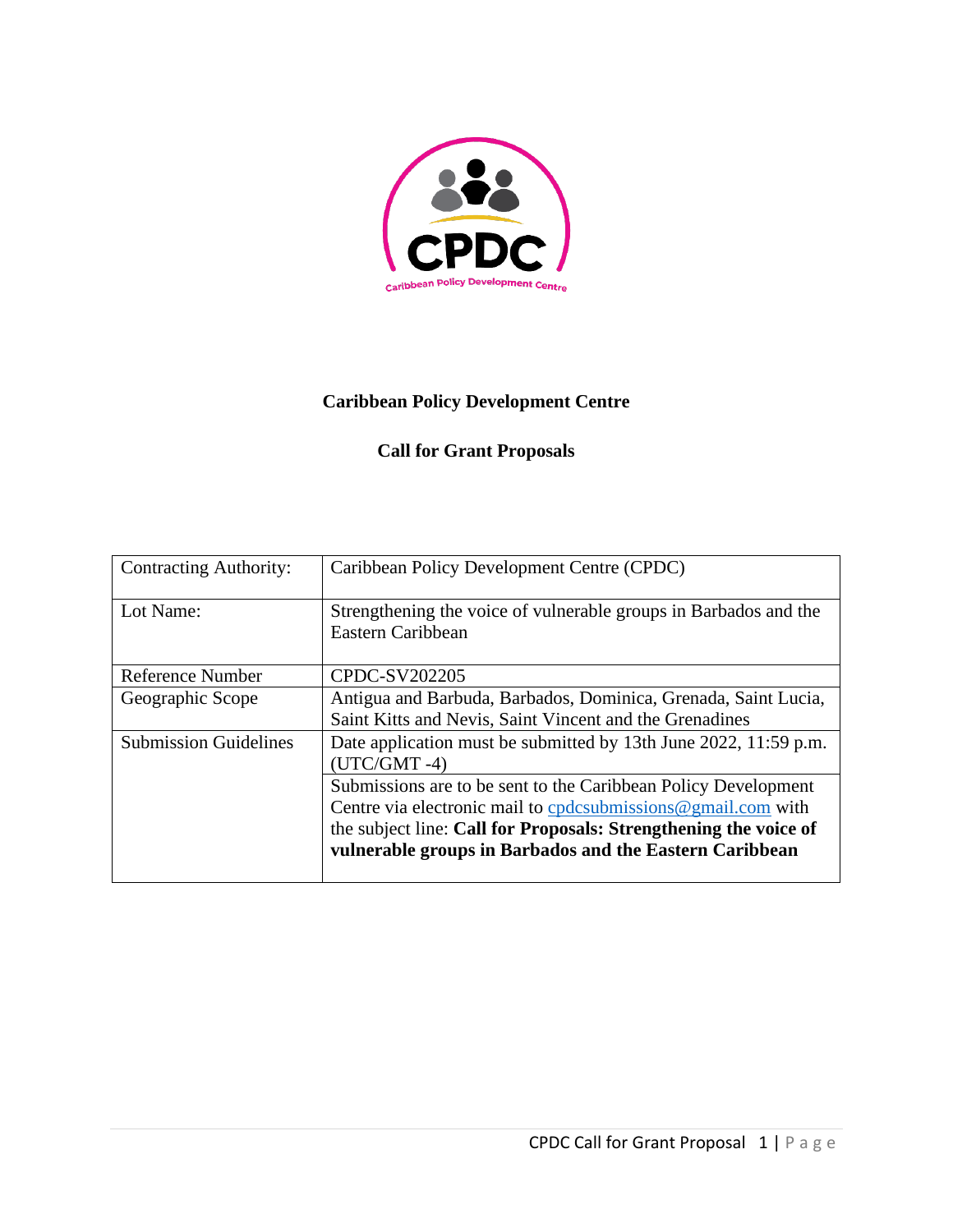## **Notice**

This is an open Call for Proposals where all documents are submitted. After evaluating the full proposals, an eligibility check will be performed for those provisionally selected. Eligibility will be checked based on the supporting documents requested by the Caribbean Policy Development Centre (CPDC) and the signed "Declaration by the Applicant' sent together with the application.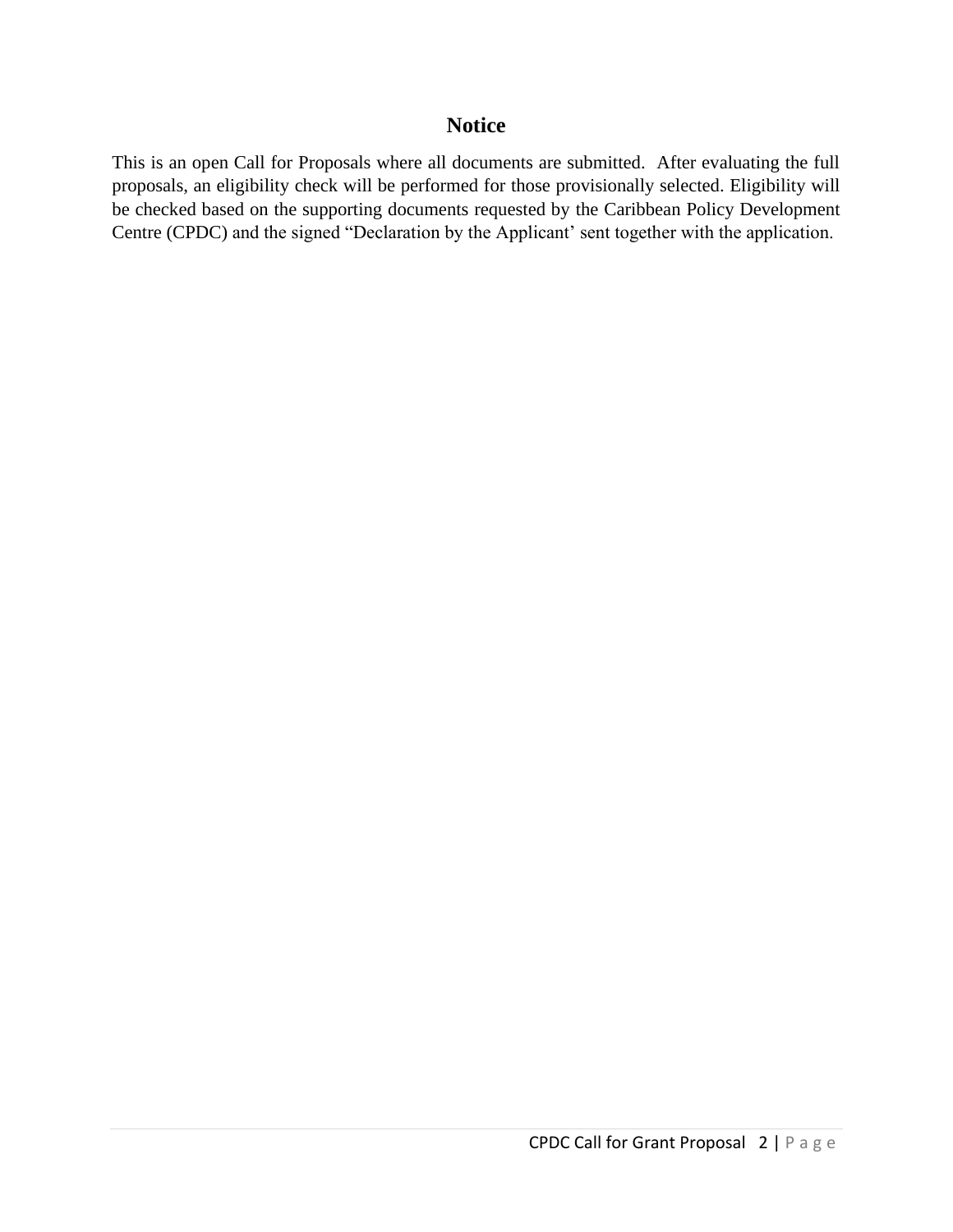# **GUIDELINES FOR GRANT APPLICATIONS**

## **TERMS OF REFERENCE**

## **1.1 BACKGROUND**

The Caribbean Policy Development Centre is a legally registered non-profit headquartered in Barbados and established in 1991. CPDC serves as a regional umbrella NGO for organisations comprising of small farmers, women, youth, Indigenous People, rural populations and faith-based organisations located across CARICOM. CPDC also has strong networking partnerships with organisations of persons with disabilities, artisans, micro-entrepreneurs, human rights, and workers. Altogether it serves some thirty-three (33) regional, sub-regional and national (local) NGOs working at the grassroots level in economic, social, and cultural areas in the Caribbean. The Centre also has working relationships with many other NGOs and development partners across the region.

The organisation was mandated to work with NGOs and civil society to understand how policies affecting Caribbean people are made; to share information about policies and decision-making processes; to work to influence and bring change to the developmental process, and to support and to lobby for policies which improve the lives of Caribbean people. In fulfilling its mandate, the CPDC seeks to build the confidence and the ability of the Caribbean peoples to influence public policy. Our main work modalities are research, training, advocacy, publications, public education, and institutional strengthening. CPDC is officially recognised, both regionally and internationally, as the principal representative of Caribbean NGOs working with CARICOM/CARIFORUM, Commonwealth Foundation, and UN System Agencies.

CPDC, with support from the European Union (EU) implementing a project entitled "**Strengthening Civil Society's Capacity to Alleviate the Impact of COVID-19 on Vulnerable Communities in Barbados and the Eastern Caribbean".** The project aims to strengthen the enabling environment for Caribbean NGOs to provide essential developmental services to vulnerable communities by improving access to resources and increasing institutional capacity building opportunities post-COVID-19.

The project covers seven CARICOM countries; these countries include Antigua and Barbuda, Barbados, Dominica, Grenada, Saint Lucia, Saint Kitts and Nevis and Saint Vincent and Grenadines. The project will build the Non-Governmental Sector's capacity in the Caribbean by implementing several specific actions. These actions focus on strengthening NGOs' capacity to provide key development solutions to vulnerable groups affected by the COVID-19 pandemic. These actions include activities that promote NGO's institutional and organisational capabilities through several core thematic areas: - addressing the legislative environment through advocacy programming, promoting greater transparency within the sector, project management skills development, enhanced regional policy dialogue and improving access to small grants to name a few.

The project comes against a background of "the multidimensional impact of the COVID-19 pandemic on marginalised social sectors, requiring development support, critical CSO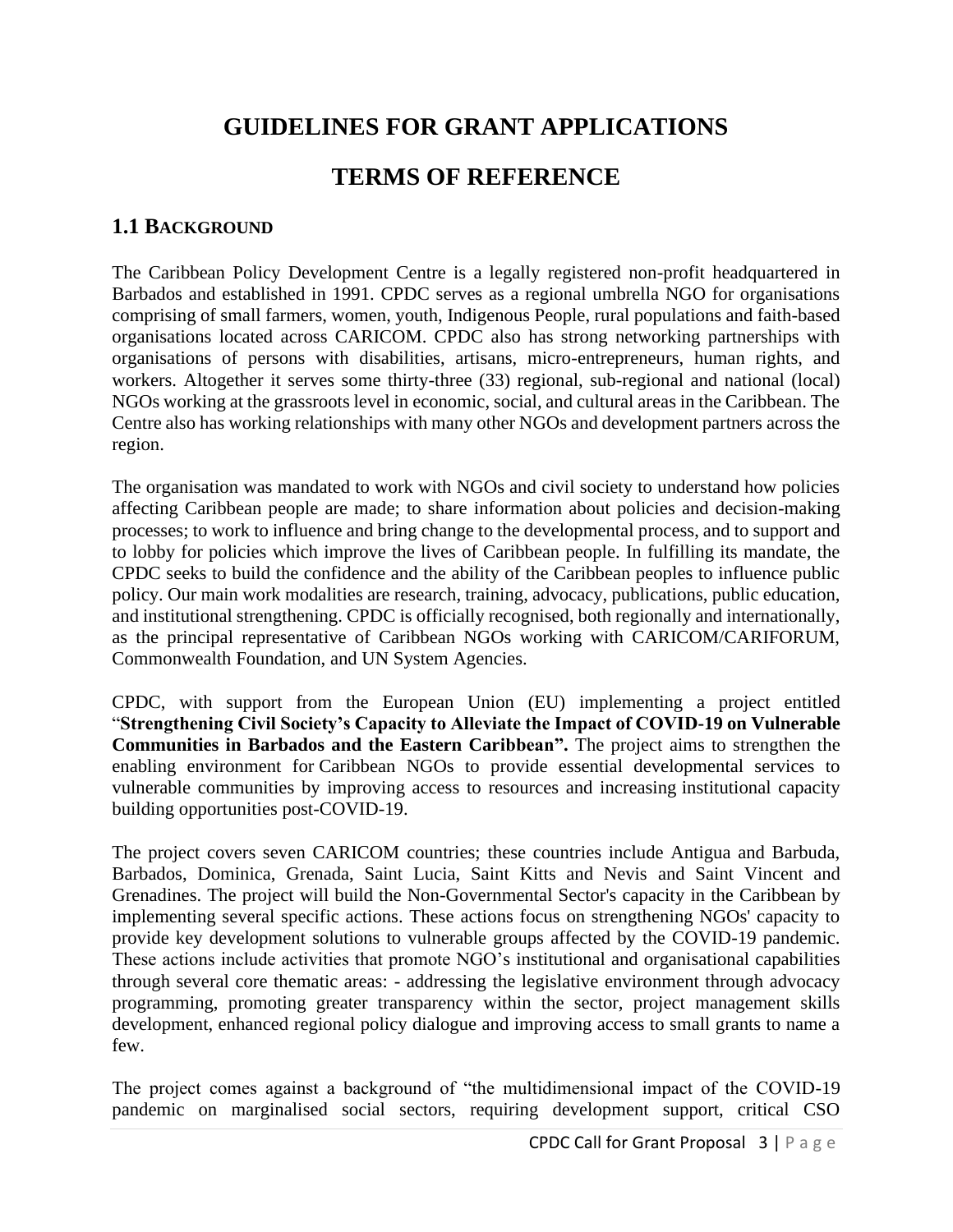interventions to achieve sustainable development. However, the meaningful participation of CARIFORUM civil society has been stymied by two main factors; the lack of capacity to effectively engage in the COVID-19 policy process and the lack of an institutionalised mechanism to facilitate dialogue between civil society and CARIFORUM governments. This Action is therefore intended to implement activities to address these challenges.

#### **KEY DEFINITIONS**

#### *Non-Governmental Organisations*

A non-governmental organisation (NGO) is a not-for-profit or voluntary citizens' group organised on a local, national, or international level to address issues supporting the public good. These organisations provide critical development services to vulnerable groups. NGOs also engage in advocacy and lobbying initiatives on behalf of their organisation, beneficiaries or the public good.

#### *Vulnerable Groups*

Vulnerable groups can be defined as populations with specific characteristics that make them at a higher risk of falling into poverty than others living in the same area. These groups are often less able to participate effectively and, in some cases, have little negotiating power to articulate their positions. Traditionally, these groups have been the victims of violations and accordingly require distinctive protection for the equal and effective enjoyment of their human rights. These groups include the elderly, Indigenous Populations (IPs), Persons with Disabilities (PWDs), At-risk children and youth, Individuals and households affected with HIV/AIDS, Women, Lesbian, Gay, Bisexual, Transgender and Intersex (LGBTI) Groups, Sex workers, Victims of sexual exploitation and/or abuse, Homeless and those excluded because of economic standing, migratory background, ethnicity, cultural beliefs.

#### *Criteria for the provision of sub-grants for Non-Governmental Organisations*

Proposed Actions should be designed to produce specific solutions to identified needs and constraints of vulnerable groups within the COVID-19 pandemic and priority areas.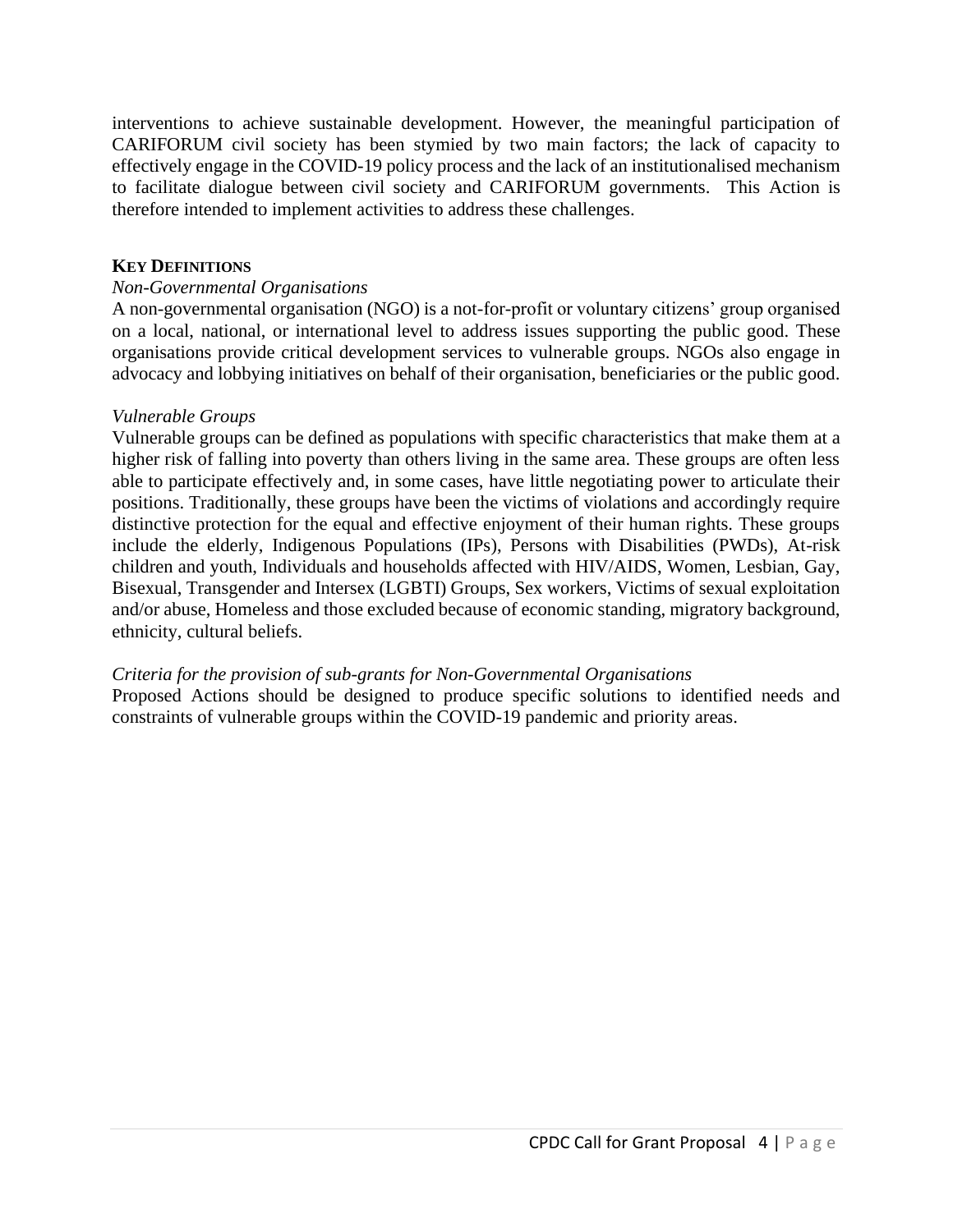## **1.2 CALL FOR PROPOSAL'S OBJECTIVES**

Major Objective

• To improve service delivery and strengthening the voice of the marginalised social sectors and groups impacted by the COVID-19 pandemic within Caribbean society by providing small scale funding for actions that enable NGOs to respond to the needs vulnerable groups adequately.

Specific Objectives:

- To support NGOs to provide essential developmental services to their beneficiaries which address development issues that directly impact on their lives and livelihood;
- To foster positive social change in the lives of marginalised social sectors/groups through the formulation and implementation of educational and advocacy strategies;
- To improve organisational capacity of NGOs to deliver project services and advocacy solutions to vulnerable groups.

Expected Outcomes:

- Improved access to quality services and advocacy outreach by vulnerable groups to respond to the COVID-19 pandemic;
- Enhanced voice of vulnerable groups in policy spaces on COVID-19 related issues;
- Increased NGO capacity to deliver services and advocate in response to the needs of vulnerable groups.

### **Proposals that do not meet these objectives will not be evaluated.**

## **1.3 TYPES OF ACTION**

The types of Action that are eligible and may be financed under this sub-grant directly contribute to achieving the purpose and objective of this Terms of Reference as indicated in Section 1.2 above.

Actions to be funded must be in the form of a coherent and self-contained set of activities designed to achieve the specific objectives stated in Section 1.2 within the specific timeframe identified in the guidelines. The actions must have clear objectives, identified target groups, and must be conceived to produce specific, measurable results related to a particular issue or issues. Their justification must be tied to the organisation's ability to achieve some development action and long-term sustainability.

The applicant is responsible for identifying the appropriate set of activities necessary to achieve the Action's objectives. The following types of Action are **eligible** [within the objectives of Section 1.2]:

• Targeting populations with limited resources with affordable, innovative strategies including the provision of much-needed social and economic development actions, and health-care services;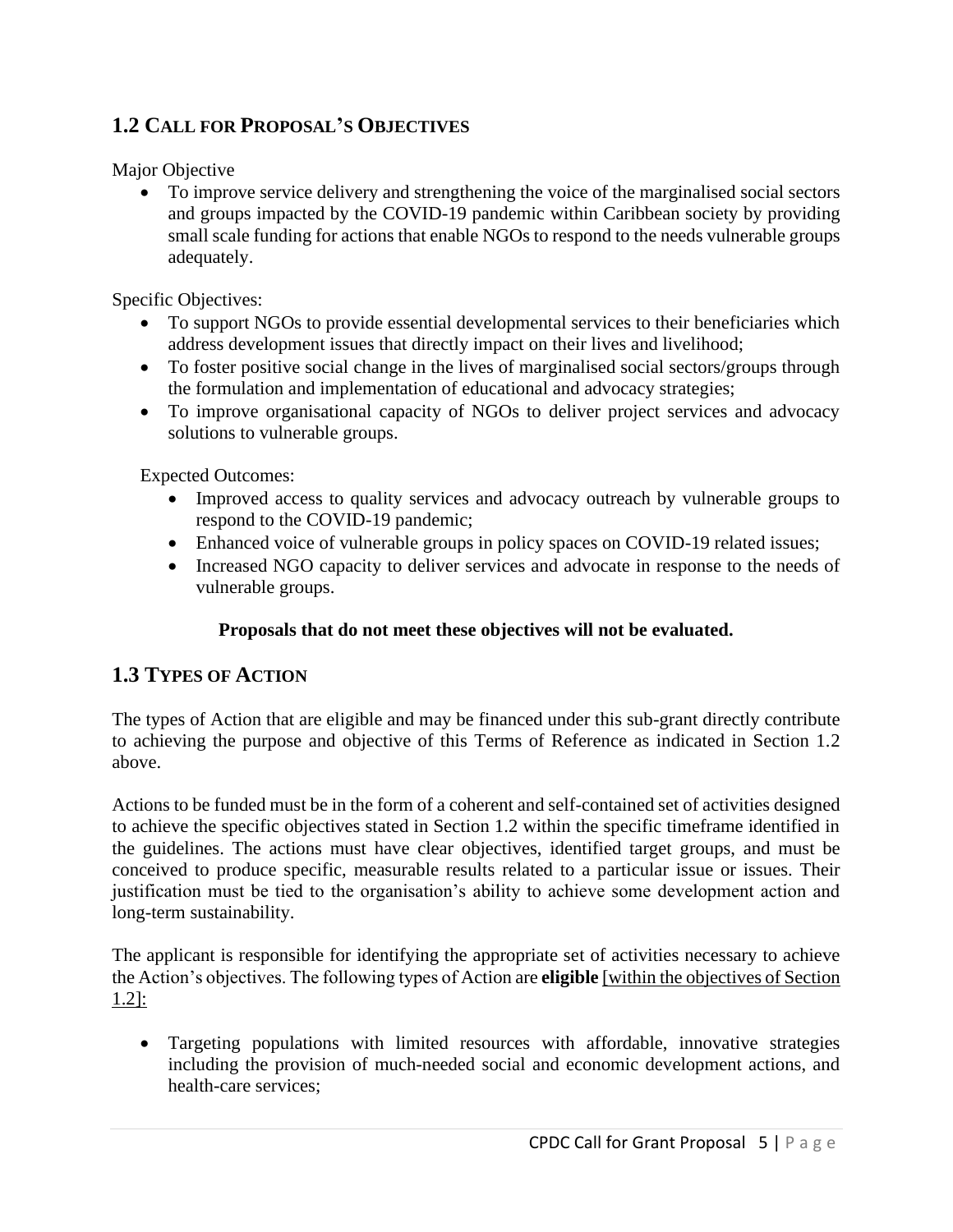- Research and knowledge dissemination which includes formulation and production of advocacy materials that assist in communicating to beneficiaries better or communicating sector policy positions; and
- Limited institutional capacity building actions (ICTs, staff training, M&E systems formulation etc.)

Actions to be funded must be in the form of coherent activities designed to achieve the objectives in the priority areas identified in the call. The actions must have clear objectives, and they must be conceived to produce specific, measurable results with relevant indicators. Applicants must foresee planning, human resources, budget and other appropriate measures to ensure results-oriented monitoring and management of the Action. Moreover, all applications should plan the necessary human resources and the appropriate budget to support the Action's final evaluation.

## **Please note that this list is not meant to be exhaustive or prescriptive in any way.**

The following types of actions are **ineligible**:

- Actions concerned only or mainly with individual sponsorships for participation in workshops, seminars, conferences and congresses unless proven to be an integral part of the project outcome;
- Actions concerned only or mainly with individual scholarships for studies or training courses;
- Actions which consist exclusively or primarily in capital expenditure, e.g. land, buildings, equipment and vehicles, except in special circumstances;
- Actions which discriminate against individuals or groups of people on the grounds of their gender, sexual orientation, religious belief or lack of them, or their ethnic origin;
- Actions concerned only with one-off conference with no intended follow up. Conferences can only be funded if they form part of a wider range of activities to be implemented in the project's lifetime. For these purposes, preparatory activities for a conference and the publication of the proceeding of the conference do not, in themselves, constitute such 'wider activities';
- Actions supporting individual political parties; and
- Actions involving proselytism.

## *Value Added Elements*

The following elements are considered as significant added value and should be taken into account as far as possible in designing the Action:

- The implement of activities based on research that builds or strengthens the access to need resources for vulnerable groups;
- Promotion of disaster risk mitigation skills training or other practices that help preserve the environment;
- Integration of cross-cutting principles of human rights, gender equality and nondiscrimination within initiatives; and
- Promotion of innovation and implementation of best practices with the potential for further replication at a greater scale.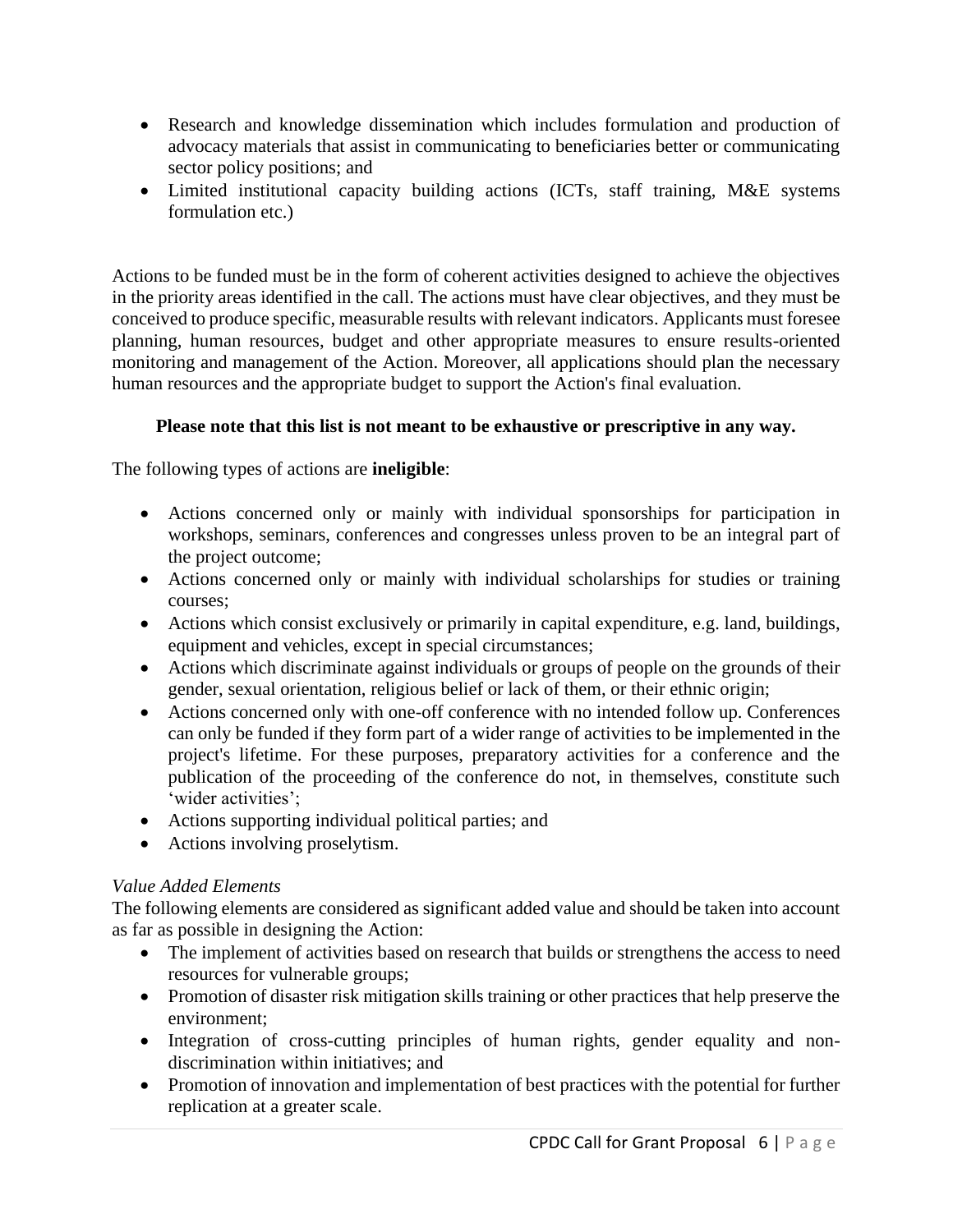## **1.4 FINANCIAL ALLOCATION PROVIDED BY THE CONTRACTING AUTHORITY**

The overall indicative amount made available under this Call is USD 242 304.00. The Contracting Authority reserves the right not to award all available funds. Similarly, this amount could be increased should more funds become available. **A minimum co-financing requirement of USD 1200.00 will be required from all grantees.**

#### *Size of Grants*

Any grant requested under this Call for Proposals must fall between the following minimum and maximum amounts (not inclusive of co-financing or in-kind:

- **Minimum amount: USD 12,115**
- **Maximum amount: USD 21,000**

For this financial envelope, a maximum of 6 sub-grants will be provided to NGOs in one or more of the following Caribbean States: (Antigua and Barbuda, Barbados, Dominica, Grenada, Saint Lucia, Saint Kitts and Nevis, Saint Vincent and Grenadines). The Grants will assist NGOs in providing key development services to mitigate the impact of the COVID-19 pandemic on their operations and strengthen their operational and technical capacity.

## **1.5 DURATION OF GRANT CONTRACT**

The period to execute the project may not be lower than six months nor exceed twelve (12) months from signing the Grant Contract. No extensions will be granted to beneficiaries. All proposed project activities must be completed within the twelve (12) month period.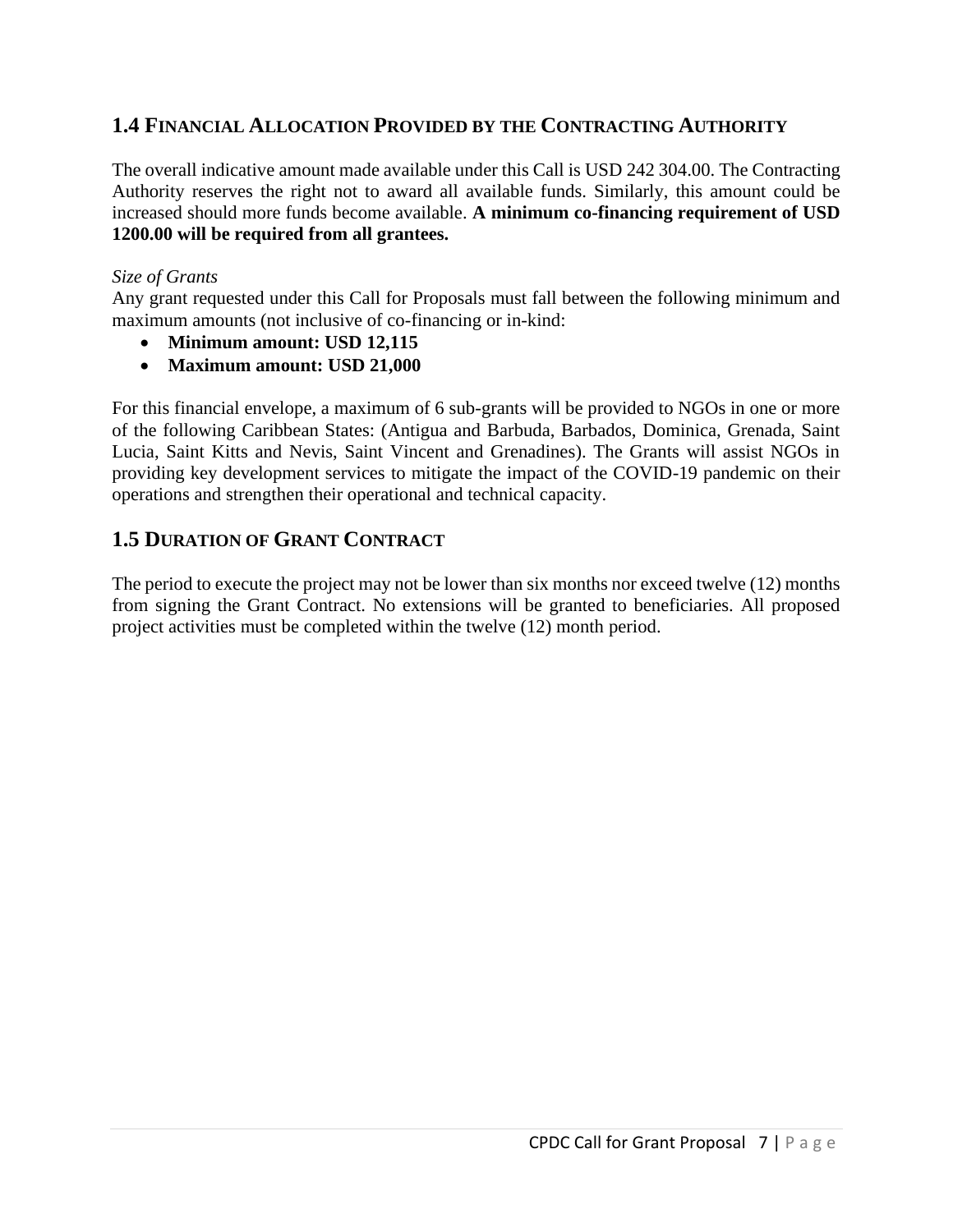# **APPLICATION GUIDELINES**

## **2.1 ELIGIBILITY CRITERIA**

There are three sets of eligibility criteria, relating to:

- (1) The actors:
- The **applicant**, i.e., the entity submitting the application form  $(2.1.1)$ ;

(2) The actions:

• Actions for which a grant may be awarded  $(2.1.2)$ ;

(3) The costs:

• Type of costs that may be taken into account in setting the amount of the grants  $(2.1.3)$ .

## **2.1.1 Eligibility of Applicants**

#### **Applicant**

To be eligible for a grant, the applicant must:

- Be non-profit-making and
- Be a legally registered organisation and
- Be established in Caribbean States (Antigua and Barbuda, Barbados, Dominica, Grenada, Saint Lucia, Saint Kitts and Nevis, Saint Vincent and Grenadines) and
- Be directly responsible for the preparation and management of the project **and**
- Have an operational presence including a current and registered bank account with two signatories, **and**
- Have the demonstrated human resources to ensure the delivery of the project **and**
- Have a proven track record of at least three years working with the respective vulnerable group.

## **International organisations<sup>1</sup> are NOT eligible.**

### **2.1.2 Eligible Actions**

The grant application form must be accompanied by a completed 'Declaration by the applicant form.

If awarded the grant contract, the applicant will become the Beneficiary as identified by the Coordinator. The Coordinator is the main interlocutor of the Contracting Authority. He/She represents and acts on behalf of any other co-beneficiary (if any) and coordinates the Action's design and implementation.

 $<sup>1</sup>$  As per the Rules of Application of the EU Financial Regulations, 'international organisation' means an international</sup> public-sector organization set up by intergovernmental agreement, and specialised agencies set up by such organisations. These organisations may have worldwide or regional scope. Organisations created under national law are not international organisations (e.g. a national NGO with several regional or country offices).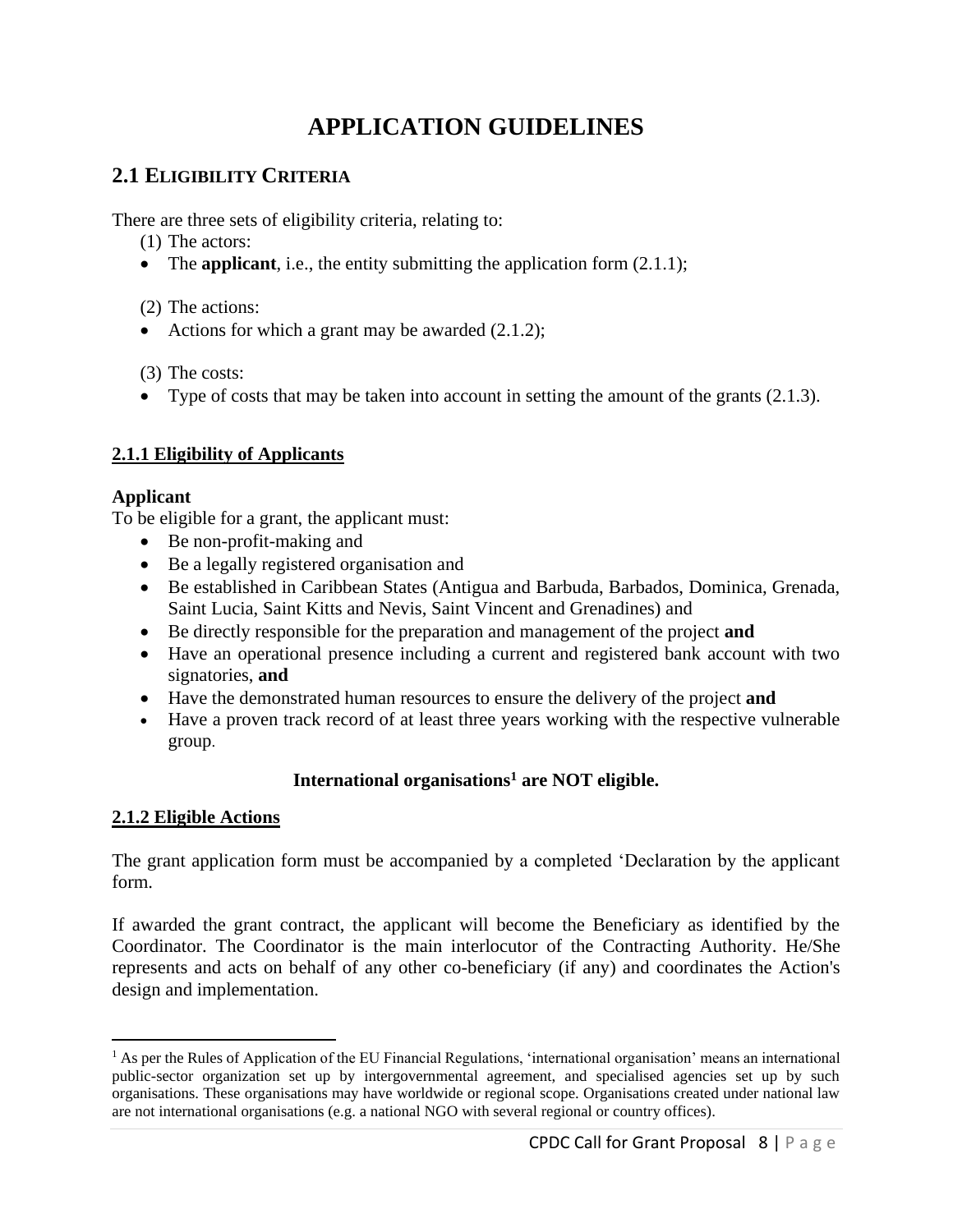#### **Number of applications and grants per applicants**

- The applicant **may not submit more than one** application under this Call.
- The applicant **may not be awarded more than one grant** under CPDC's Call for Applications.

#### **Definition**

a) An action is comprised of a set of activities.

#### **Duration**

b) The initial planned duration of an action may not be lower than nine months nor exceed twelve months.

#### **Sector or Themes**

c) See Section 1.2 of these guidelines for grant applications (objectives of the programme).

#### **Location**

d) Actions must take place in one or more of the following countries: these countries include Antigua and Barbuda, Barbados, Dominica, Grenada, Saint Lucia, Saint Kitts and Nevis, Saint Vincent and Grenadines

#### **2.1.3 Eligibility of Cost**

Only 'eligible costs' can be covered by a grant. The categories of costs that are eligible and noneligible are indicated below. The budget is both a cost estimate and an overall ceiling for eligible costs.

At the contracting phase, the Contracting Authority decides whether to accept the proposed amounts or rates based on the applicant's provisional budget by analysing factual data of grants carried out by the applicant or of similar actions and by performing checks.

The total amount of financing based on simplified cost options that can be authorised by the Contracting Authority for any applicants individually **cannot exceed USD 21,000**.

Recommendations to award a grant are always subject to the conditions that the checks preceding the contract's signing do not reveal problems requiring changes to the budget (such as arithmetical errors, inaccuracies, unrealistic costs and ineligible costs). The checks may give rise to requests for clarification and may lead the Contracting Authority to impose modifications or reductions to address such mistakes or inaccuracies. It is not possible to increase the grant or the percentage of co-financing due to these corrections.

### **Eligible Direct Cost**

To be eligible under the Call for Applications:

- a) These costs must be incurred during the implementation of the project. In particular:
	- I. cost relating to service and works shall relate to activities performed during the implementation period. Costs relating to supplies shall be related to the delivery and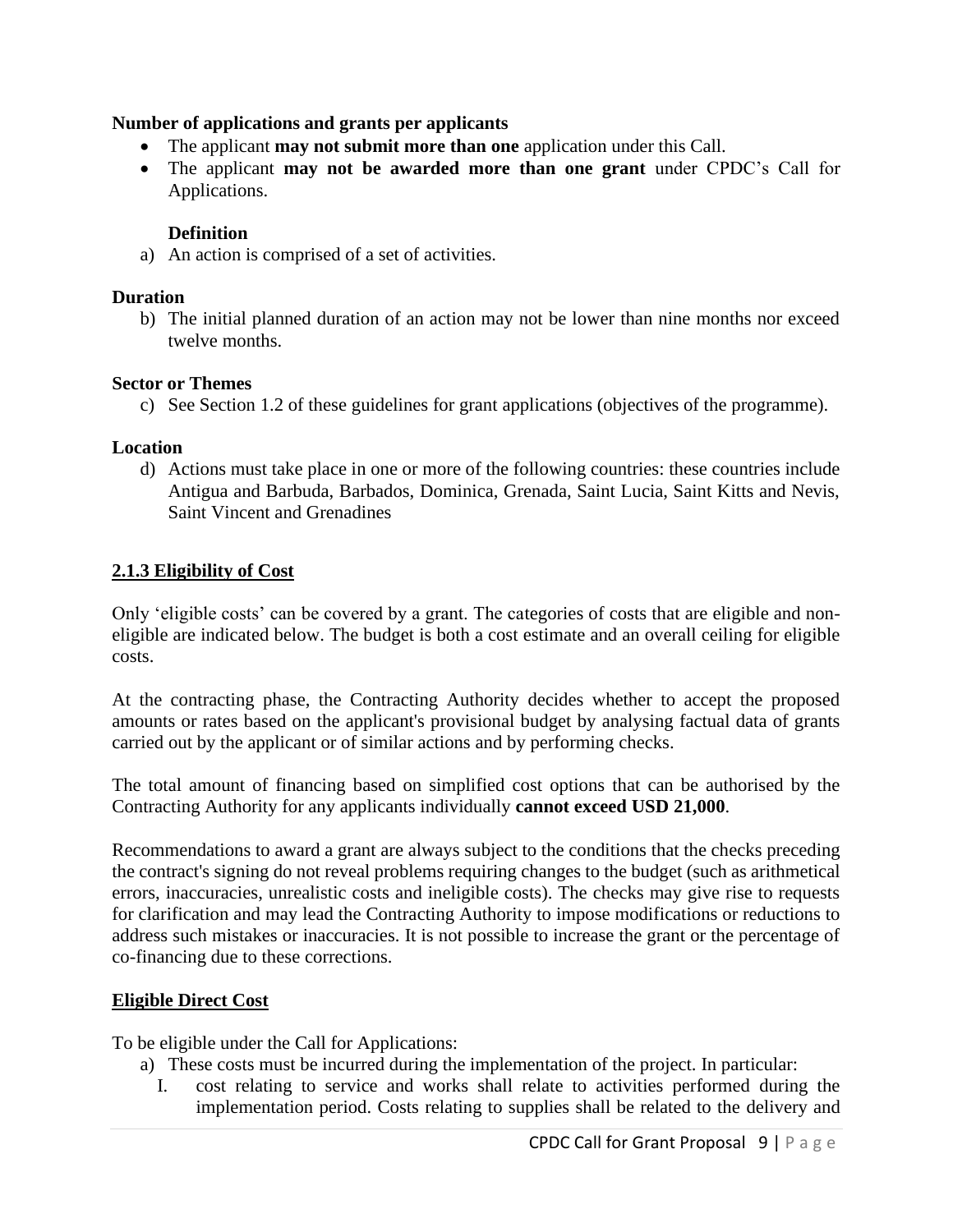installation of items during the implementation period. Signature of a contract, placing an order, or entering into any commitment for expenditure within the implementation period for future delivery of services, works, or supplies after the implementation period's expiry do not meet this requirement. Cash transfers between the Coordinator and/or the other Beneficiary(ies) and/or affiliated entity(ies) may not be considered as costs incurred;

- II. costs incurred should be paid before the submission of the final reports. They may be paid afterwards, provided they are listed in the final report together with the estimated date of payment; and
- III. an exception is made for costs relating to final reports, including expenditure verification, audit and final evaluation of the Action, which may be incurred after the implementation period of the Action.
- b) They are indicated in the estimated overall budget for the Action;
- c) They are necessary for the implementation of the Action;
- d) They are identifiable and verifiable, in particular being recorded in the accounting records of the Beneficiary(ies) and determined according to the accounting standards and the usual cost accounting practices applicable to the Beneficiary(ies);
- e) They comply with the requirements of applicable tax and social legislation;
- f) They are reasonable, justified, and comply with sound financial management requirements, particularly regarding economy and efficiency.

Salary costs of the national administrations' personnel may be eligible to the extent that they relate to the cost of activities that the relevant public authority would not carry out if the Action were not undertaken. **This cost must not exceed 15% of the grant**.

#### *Total Eligible Costs*

**The grant may not exceed 90% of the total eligible costs of the Action**. Any grant requested under this Call for Proposals must fall under this stated maximum percentage of total eligible costs of the actions for NGO applicants established in seven CARICOM countries: Antigua and Barbuda, Barbados, Dominica, Grenada, Saint Lucia, Saint Kitts and Nevis, Saint Vincent and Grenadines.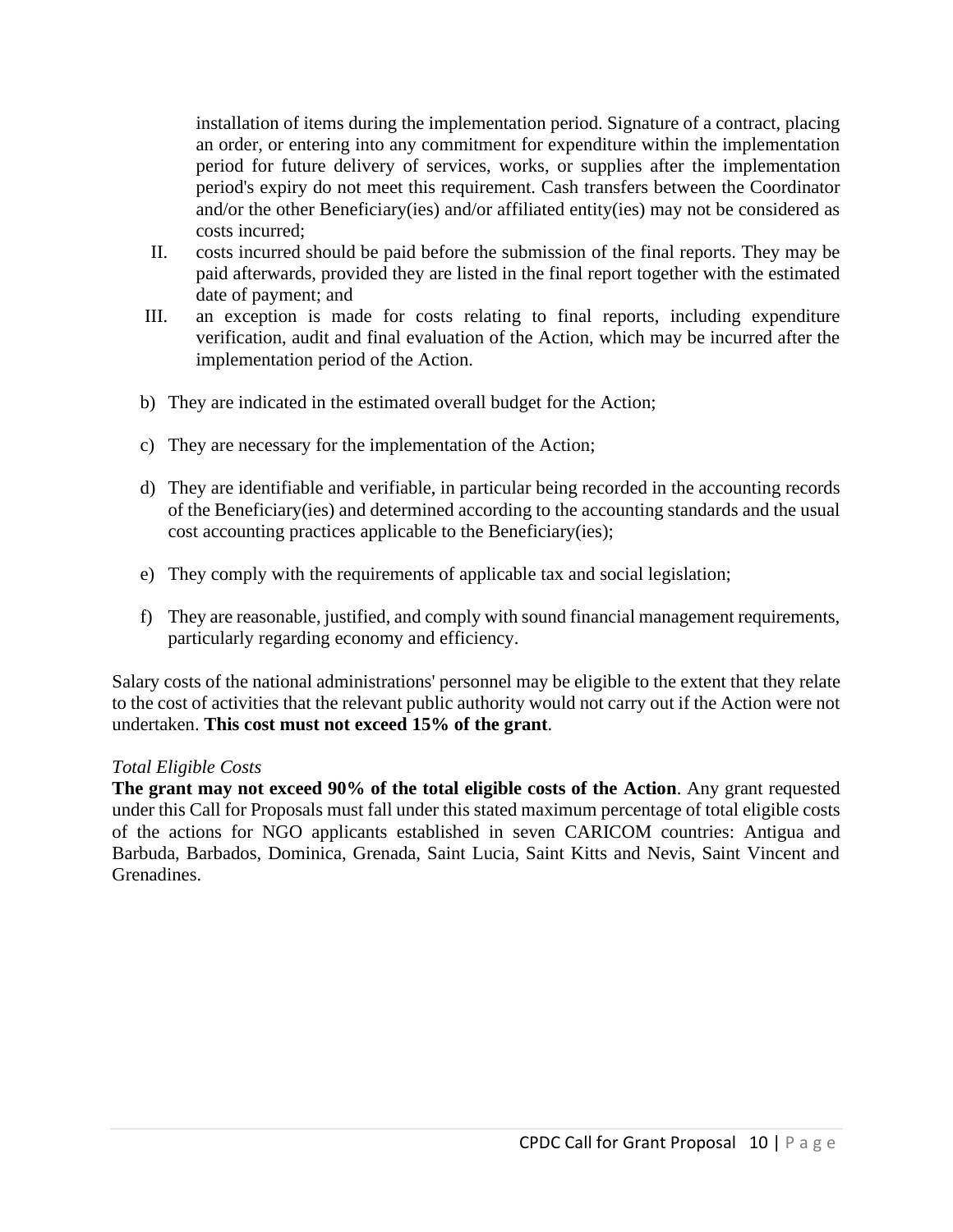#### **In-kind Contributions**

All applications are required **to identify the 10% required of the in-kind contributions** in the submitted budget. In-kind contributions relate to the provision of goods or services to a Beneficiary(ies) or affiliated entity(ies) free of charge by a third party. As in-kind contributions do not involve any expenditure for a Beneficiary(ies) or affiliated entity (ies), they are not eligible costs.

Contributions in kind may not be treated as co-financing. However, if the action description includes contributions in kind, the contributions have to be made.

#### **Eligible Indirect Cost**

The indirect costs incurred in carrying out the Action may be eligible for flat-rate funding, but the total **must not exceed 15% of the estimated total eligible direct costs**.

Indirect costs are eligible, provided that they do not include costs assigned to another budget heading in the standard grant contract. The applicant may be asked to justify the percentage requested before the contract is signed. However, once the flat rate has been fixed in the standard grant contract's special conditions, no supporting documents must be provided.

Suppose any of the applicants or affiliated entity(ies) receives an operating grant financed by the EU. In that case, it may not claim indirect costs on its incurred costs within the proposed budget for the Action.

#### **Ineligible Cost**

The following costs are not eligible:

- Acquisition of motor vehicles
- Costs declared by the Beneficiary (ies) and financed by another action or work programme receiving a European Union (including through EDF) grant;
- Credits to third parties;
- Currency exchanges losses;
- Debts and provisions for losses or debts;
- Interest owed;
- Interim financing costs;
- Provision for losses or potential future liabilities; and
- Purchases of land or buildings, expect where necessary for the direct implementation of the project, in which case ownership must transferred to the final beneficiaries and/or local partners by the end of the project.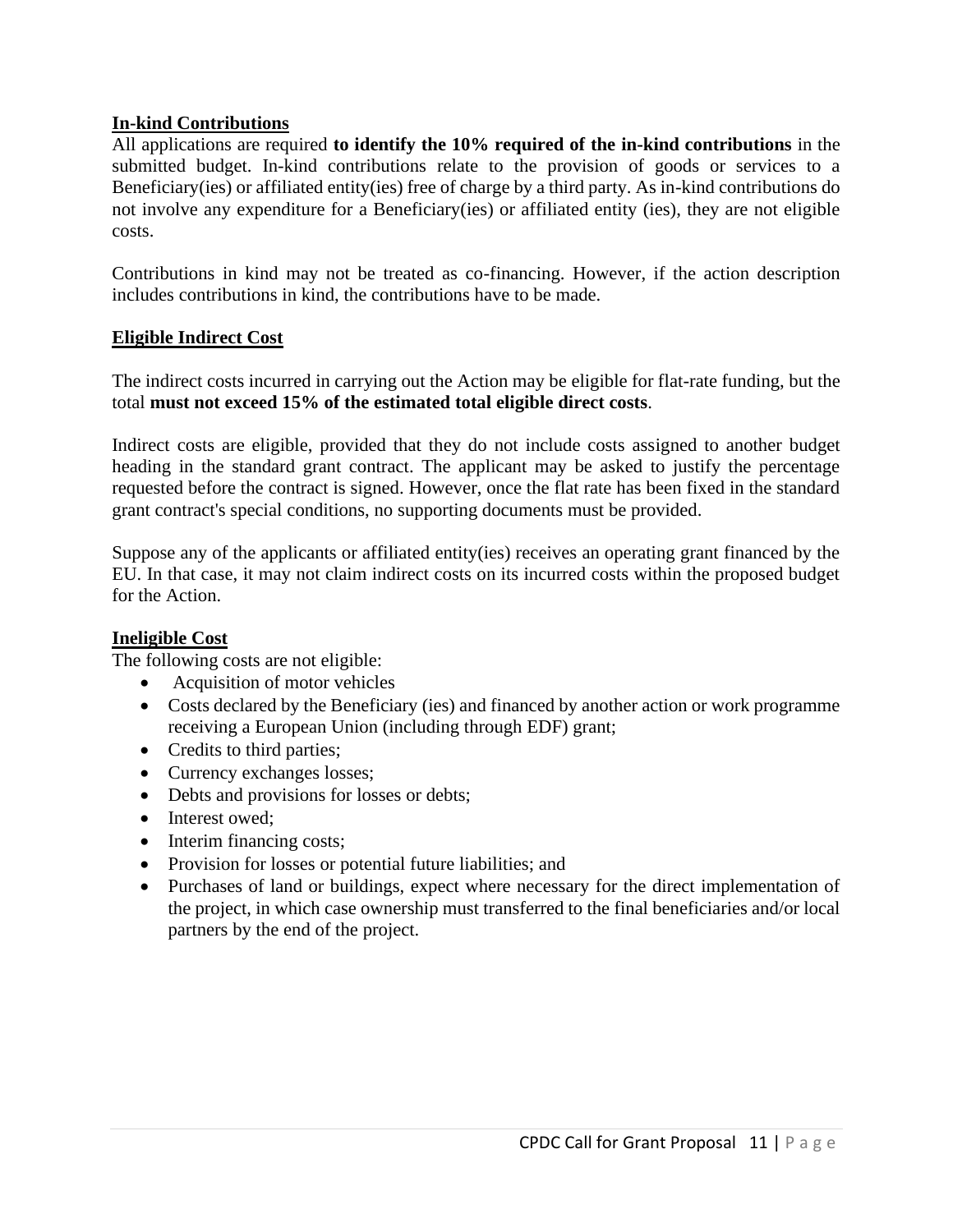## **2.2 HOW TO APPLY AND THE PROCEDURES TO FOLLOW**

#### **A project team member from CPDC will work with potential grantees and those receiving grants to mentor and coach awardees in the preparation and execution of grants, respectively.**

#### **2.2.1. Application Forms**

Applications must be submitted in accordance with the instructions on the Grant Application Form in the Grant Application Form annexes to these Guidelines (Annex A).

Applicants must apply in English. Hand-written applications will not be accepted.

Note that any major inconsistency in the application form (e.g., if the amounts in the budget worksheets are inconsistent) may lead to the application's rejection.

Clarifications will only be requested when the information provided is unclear and prevents the Contracting Authority from conducting an objective assessment.

Please note that only the application form and the published annexes which have to be filled in (budget, logical framework) will be evaluated. It is therefore of utmost importance that these documents contain ALL the relevant information concerning the Action. No additional annexes should be sent.

#### **2.2.2 Where and How to Send Applications**

Submissions are to be sent to the Caribbean Policy Development Centre via electronic mail to **[cpdcsubmissions@gmail.com](mailto:cpdcsubmissions@gmail.com)** with the subject line: Call for Proposals: **Strengthening the voice of vulnerable groups in Barbados and the Eastern Caribbean** 

The Proposal Checklist and the Declaration by the Applicant must be included in the electronic copy.

#### **Applicants must verify that their application is complete using the Proposal Checklist.**

#### **Incomplete applications may be rejected.**

#### **2.2.3 Deadline for Submissions of Applications**

The deadline for submitting applications is **Monday 13th June 2022** at 11:59 p.m. (UTC/GMT -4). Any application submitted after the deadline will automatically be rejected.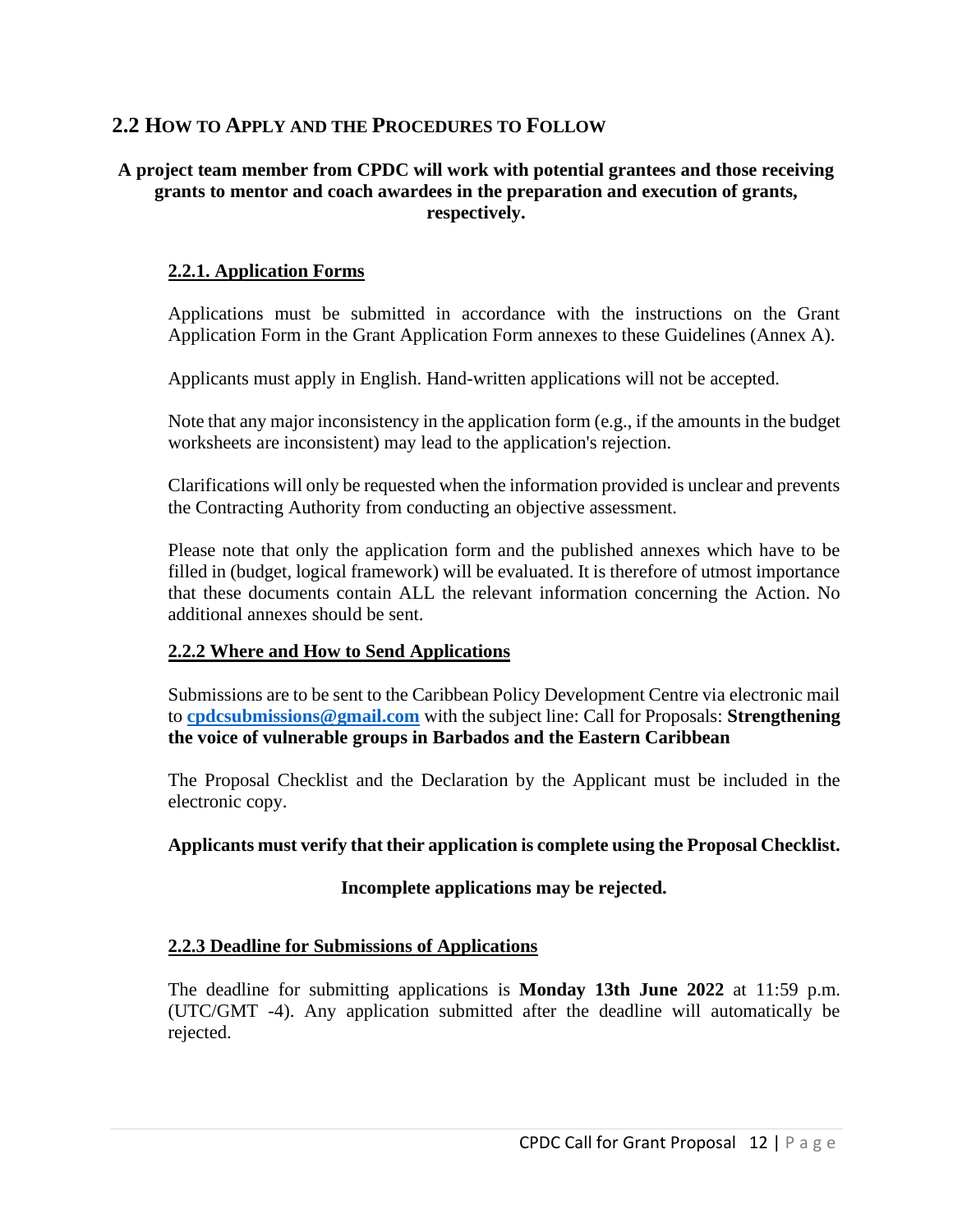## **2.2.4 Further Information about Call for Proposal**

All questions may be sent to **[cpdcsubmissions@gmail.com](mailto:cpdcsubmissions@gmail.com)** no later than ten working days before the deadline for submission of applications by  $27<sup>th</sup>$  May 2022, 11:59 p.m. (UTC/GMT -4). CPDC has no obligation to provide clarifications to questions received after this date. Replies will be given no later than six working days  $(1<sup>st</sup>$  June 2022) before the deadline for the submission of applications. Frequently asked questions and related answers will be published on CPDC's website. Therefore, it is advisable to regularly check the above-mentioned website to be informed of the questions and answers published.

## **2.3 Evaluation and Selection of Applications**

Applications will be examined and evaluated by the Contracting Authority with the possible assistance of external assessors. All actions submitted by applicants will be assessed according to the following steps and criteria.

If the application's examination reveals that the proposed Action does not meet the eligibility criteria stated in Section 2.1, the application will be rejected on this sole basis.

## **STEP 1: OPENING & ADMINISTRATIVE CHECKS AND EVALUATION**

The following will be assessed:

- Compliance with the submission deadline. If the deadline has not been met, the application will automatically be rejected.
- The Grant Application Form satisfies all the criteria specified in points 1-5 of the Proposal Checklist. If any of the requested information is missing or is incorrect, the application may be rejected on that **sole** basis, and the application will not be evaluated further.

The Applications that pass the first administrative check will be evaluated on the Proposed Action's relevance and design.

## **STEP 2: EVALUATION OF THE FULL APPLICATION**

The grantees will be selected after meeting the minimum and maximum funding criteria. The specific funding allocation awarded will depend on each potential grantee's proposed budget from the grant evaluation process.

The quality of the applications, including the proposed budget and capacity of the applicants and affiliated entity(ies), will be evaluated using the evaluation criteria in the evaluation grid below. There are two types of evaluation criteria: selection and award criteria.

**The selection criteria** help to evaluate the applicant(s)'s operational capacity and the applicant's financial capacity to ensure that they:

• have stable and sufficient sources of finance to maintain their activity throughout the proposed Action and, where appropriate, to participate in its funding;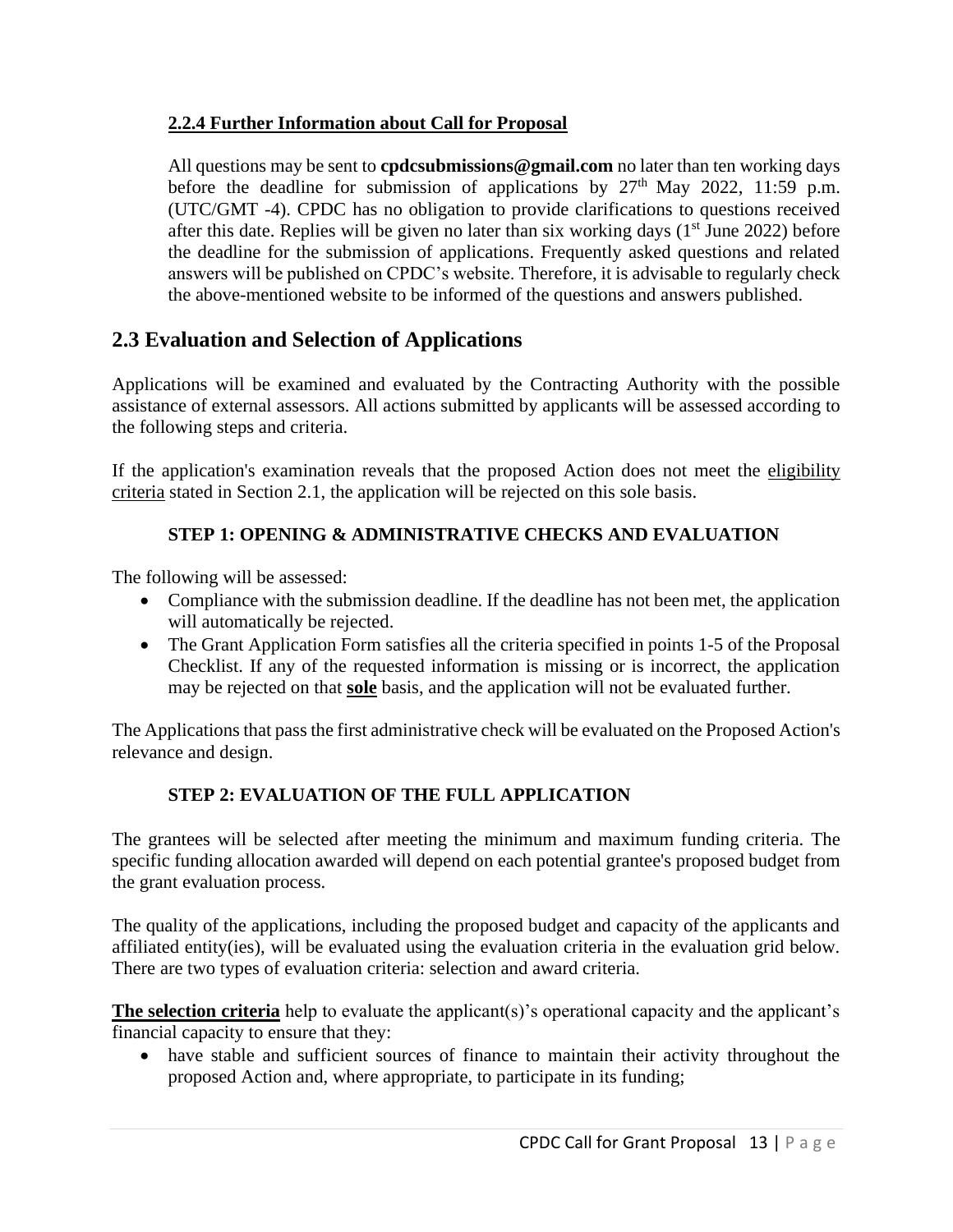• have the management capacity, professional competencies and qualifications required to complete the proposed Action successfully. This also applies to any affiliated entity(ies) of the applicants.

**The award criteria** helps evaluate the quality of the applications concerning the objectives and priorities and award grants to projects that maximise the Call for Proposals overall effectiveness. They help select applications that the Contracting Authority can be confident will comply with its objectives and priorities. They cover the relevance of the Action, its consistency with the objectives of the Call for Proposals, quality, expected impact, sustainability and cost-effectiveness.

#### *Scoring:*

The evaluation grid is divided into sections and subsections. Each subsection will be given a score between 1 and 5 as follows: 1=very poor; 2=poor; 3=adequate; 4=good; 5=very good.

| <b>Section</b>                                                                    | <b>Maximum</b> |  |
|-----------------------------------------------------------------------------------|----------------|--|
|                                                                                   | <b>Score</b>   |  |
| 1. Financial and operational capacity                                             |                |  |
| 1.1 Does the applicant have stable sources of finance?                            | 5              |  |
| 1.2 Does the applicant have sufficient management and project management          | 5              |  |
| capacity? (including staff, equipment and ability to handle the budget for        |                |  |
| Action)                                                                           |                |  |
| 1.3 Does the applicant provide sufficient evidence of handling similar            | 5              |  |
| finances?                                                                         |                |  |
| 1.4 Does the project team have sufficient and appropriate technical expertise     | 5              |  |
| (especially knowledge of the issues to be addressed), management capacity,        |                |  |
| qualifications, and experience to manage this project?                            |                |  |
| 1.5 Is the applicant a registered Non-Profit making organisation?                 | 5<br>30        |  |
| 2. Relevance of the Action                                                        |                |  |
| 2.1 How relevant is the proposal to the objectives and priorities of the Call for | 10             |  |
| Proposals?                                                                        |                |  |
| 2.2 How relevant is the proposal to the particular needs and constraints of the   | 5              |  |
| target groups represented?                                                        | 10             |  |
| 2.3 How clearly defined and strategically chosen are those involved (final        |                |  |
| beneficiaries, target groups)? Have their needs been clearly defined, and does    |                |  |
| the proposal address them appropriately?                                          |                |  |
| 2.4 Does the proposal contain specific added value elements, such as              | 5              |  |
| environmental issues, promotion of gender equality and equal opportunities,       |                |  |
| needs of disabled people, rights of minorities and rights of indigenous peoples,  |                |  |
| or innovation and best practices and the other additional elements indicated in   |                |  |
| 1.2 of these guidelines?                                                          | 15             |  |
| 3. Effectiveness and feasibility of the Action                                    |                |  |
| 3.1 Are the activities proposed appropriate, practical, and consistent with the   |                |  |
| objectives and expected results?                                                  |                |  |
| 3.2 Is the action plan clear and feasible?                                        | 5              |  |

## **Evaluation Grid**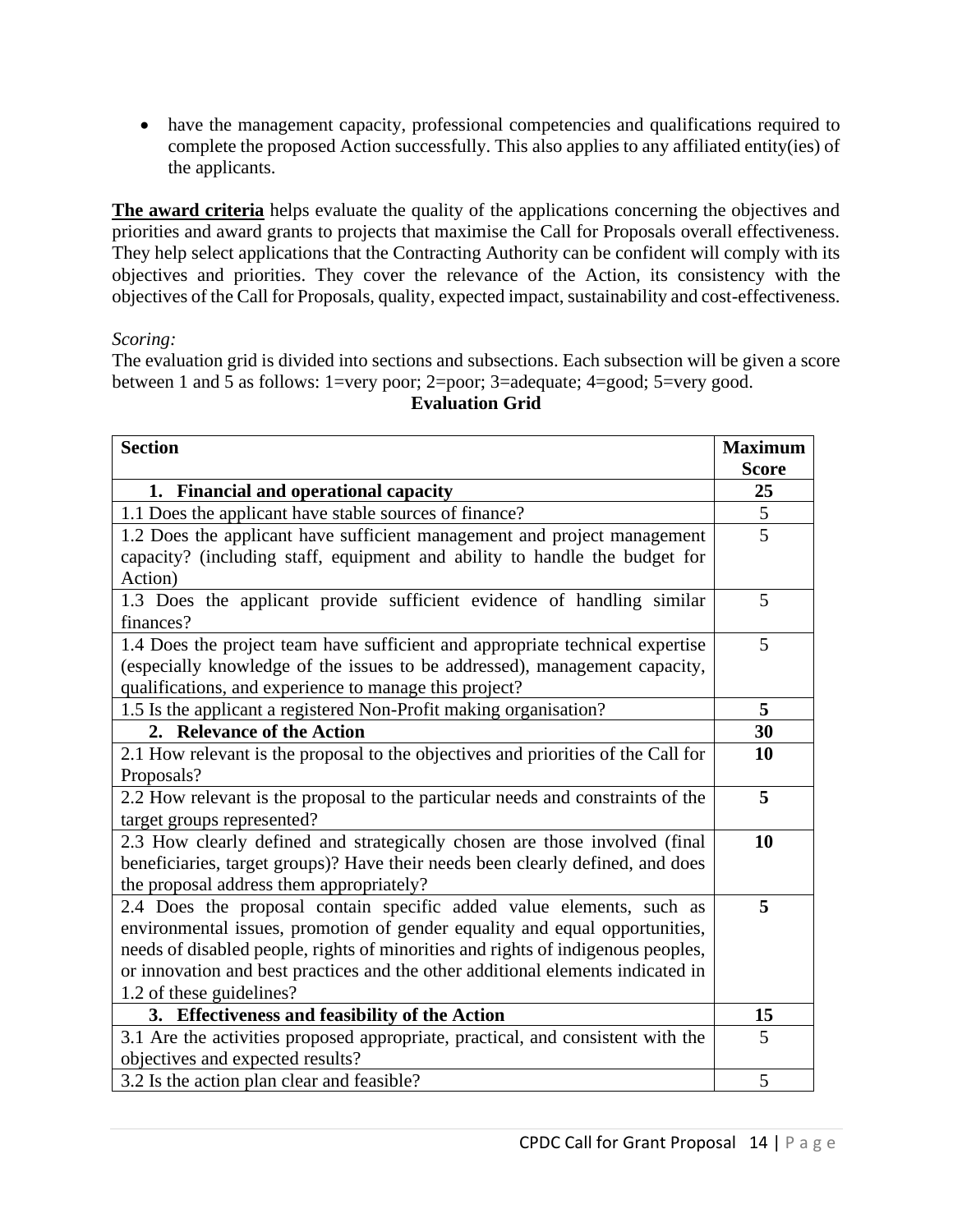| 3.3 Does the proposal contain objectively verifiable indicators for the outcome |  |  |
|---------------------------------------------------------------------------------|--|--|
| of the Action? Is any evaluation planned?                                       |  |  |
| 4. Sustainability of the Action                                                 |  |  |
| 4.1 Will the project results have a long-term impact on the target group?       |  |  |
| 4.2 Is the proposal likely to have multiplier effects? (Including scope for     |  |  |
| replication, extension and information sharing)                                 |  |  |
| 4.3 Are sufficient financial and institutional structures in place to ensure    |  |  |
| sustained activities after the project ends?                                    |  |  |
| Financially (how will the activities be financed after the funding ends?)       |  |  |
| Institutionally (will structures allow the activities to continue to be in      |  |  |
| place at the end of the Action? Will there be local 'ownership' of the          |  |  |
| action results?)                                                                |  |  |
| Environmentally (if applicable) (will the Action<br>have<br>a                   |  |  |
| negative/positive environmental impact?)                                        |  |  |
| 5. Budget and cost-effectiveness of the Action                                  |  |  |
| 5.1 Are all the activities appropriately reflected in the budget?               |  |  |
| 5.2 Is the ratio between the estimated costs and the expected results           |  |  |
| satisfactory?                                                                   |  |  |
| 5.3 Are the proposed expenses eligible and feasible for the implementation of   |  |  |
| the project?                                                                    |  |  |
| <b>Maximum total score</b>                                                      |  |  |

#### *Duration of Evaluation Process*

The duration of the evaluation process is thirty (30) working days and commences the next working day after the date of the deadline of the Call for Proposals.

#### *Provisional selection*

Application receiving an average score of 60 or greater out of 100 will be ranked according to their average score. In Section 5 of the evaluation grid (Budget and cost-effectiveness), for organisations to be eligible for selection the organisation requires a score of 8 out of 15. All ranked applications, though eligible, may not be awarded a grant due to the pre-assigned value of the financial envelope allocated for the Call for Proposals.

#### **STEP 3: VERIFICATION OF ELIGIBILITY OF THE APPLICANTS**

The eligibility verification, based on the supporting documents requested by the Contracting Authority (see Section 2.4 below), will only be performed for the applications that have been provisionally selected according to their score and within the available financial envelope.

• The Declaration by the Applicant will be cross-checked with the supporting documents provided by the applicant. **Any missing supporting document or any incoherence between the Declaration by the applicant and the supporting documents may lead to the rejection of the application on that sole basis.**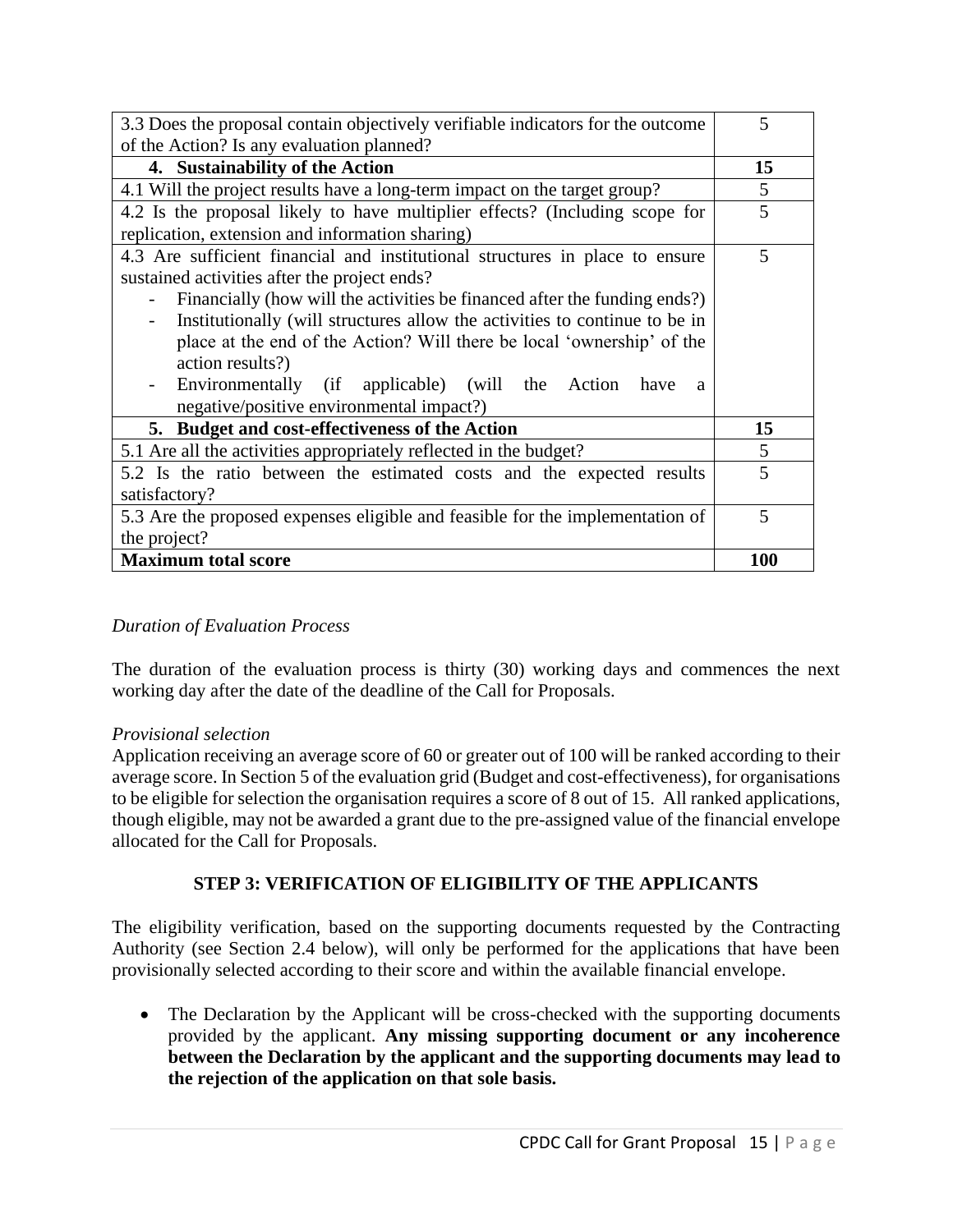• The eligibility of applicants, the affiliated entity(ies), and the Action will be verified according to the criteria set out in Sections 2.1.1, 2.1.2, 2.1.3.

## **2.4 SUBMISSION OF SUPPORTING DOCUMENTS FOR PROVISIONALLY SELECTED APPLICATIONS**

An applicant that has been provisionally selected or placed on the reserve list will be informed in writing by the Contracting Authority. It will be requested to supply the following documents to allow the Contracting Authority to verify the eligibility of the applicant:

Supporting documents which may/must be provided:

- a) A copy of the applicant's latest accounts (the profit and loss account and the balance sheet for the last financial year for which the accounts have been closed). However, the provision of an audited financial statement would be highly advantageous in the scoring process.
- b) A copy of the legal registration documents of the organsiation.
- c) Verification that the bank account is maintained by two signatories.
- d) Evidence/verification of implementation of a project valued for at least USD 10 000 or an annual Programme Report for the last two years for an applicant organisation having its headquarters in Antigua and Barbuda, Barbados, Dominica, Grenada, Saint Lucia, Saint Kitts and Nevis, Saint Vincent and Grenadines.

Supporting documents must be supplied in the form of photocopies or scanned versions (i.e., showing legible stamps, signatures and dates) of the said originals.

If the above-mentioned supporting documents are not provided before the deadline indicated in the request for supporting documents sent to the applicant by the Contracting Authority, the application may be rejected.

After verifying the supporting documents, the Evaluation Committee will make a final recommendation to the Contracting Authority, which will decide on the award of grants.

## **2.5 NOTIFICATION OF THE CONTRACTING AUTHORITY'S DECISION**

Caribbean Policy Development Centre will officially inform applicants, by e-mail, whether they have been awarded a grant. The applicants will be informed in writing of the Contracting Authority's decision concerning their application and, if rejected, the reasons for the negative decision. An applicant believing that an error or irregularity has harmed it during the award process may lodge a complaint within ten days of receiving the rejection letter.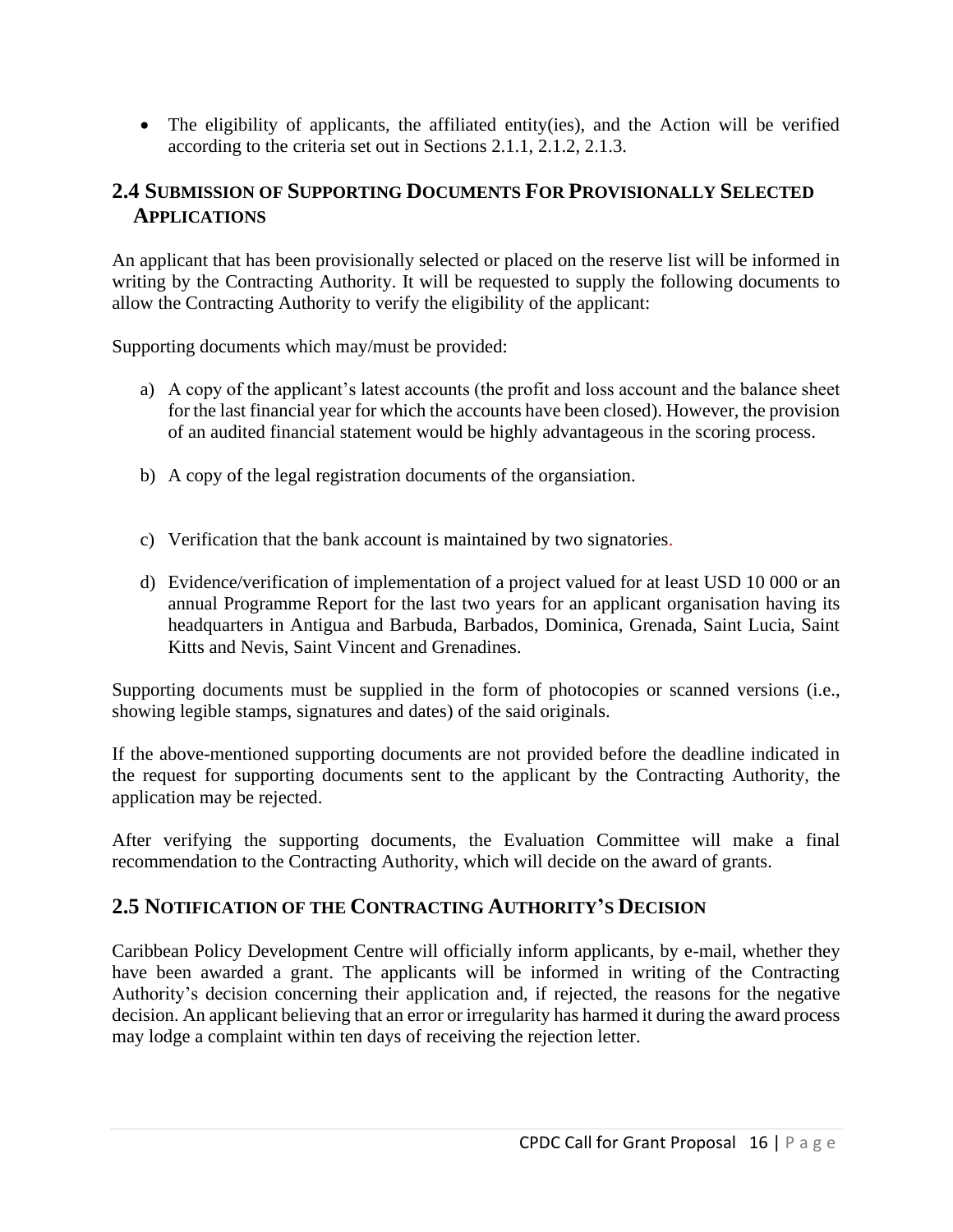Following official notification, successful candidates may be contacted directly by Caribbean Policy Development Centre to clarify items listed in their budget before the Grants Contracts are finalised for signature. Grant Contracts will be dispatched via e-mail.

|                                                                                                 | <b>DATE</b>    | TIME*                    |
|-------------------------------------------------------------------------------------------------|----------------|--------------------------|
| <b>Deadline for submission of Application Form</b>                                              | 13th June 2022 | 5:00pm<br>(UTC/GMT -4)   |
| <b>Information to applicants on the evaluation of the</b> $1st$ July 2022<br><b>Application</b> |                | 5:00pm<br>$(UTC/GMT -4)$ |

**Provisional date:** All times are in the time zone of the country of the Contracting Authority

The Contracting Authority may update this indicative timetable during the procedure.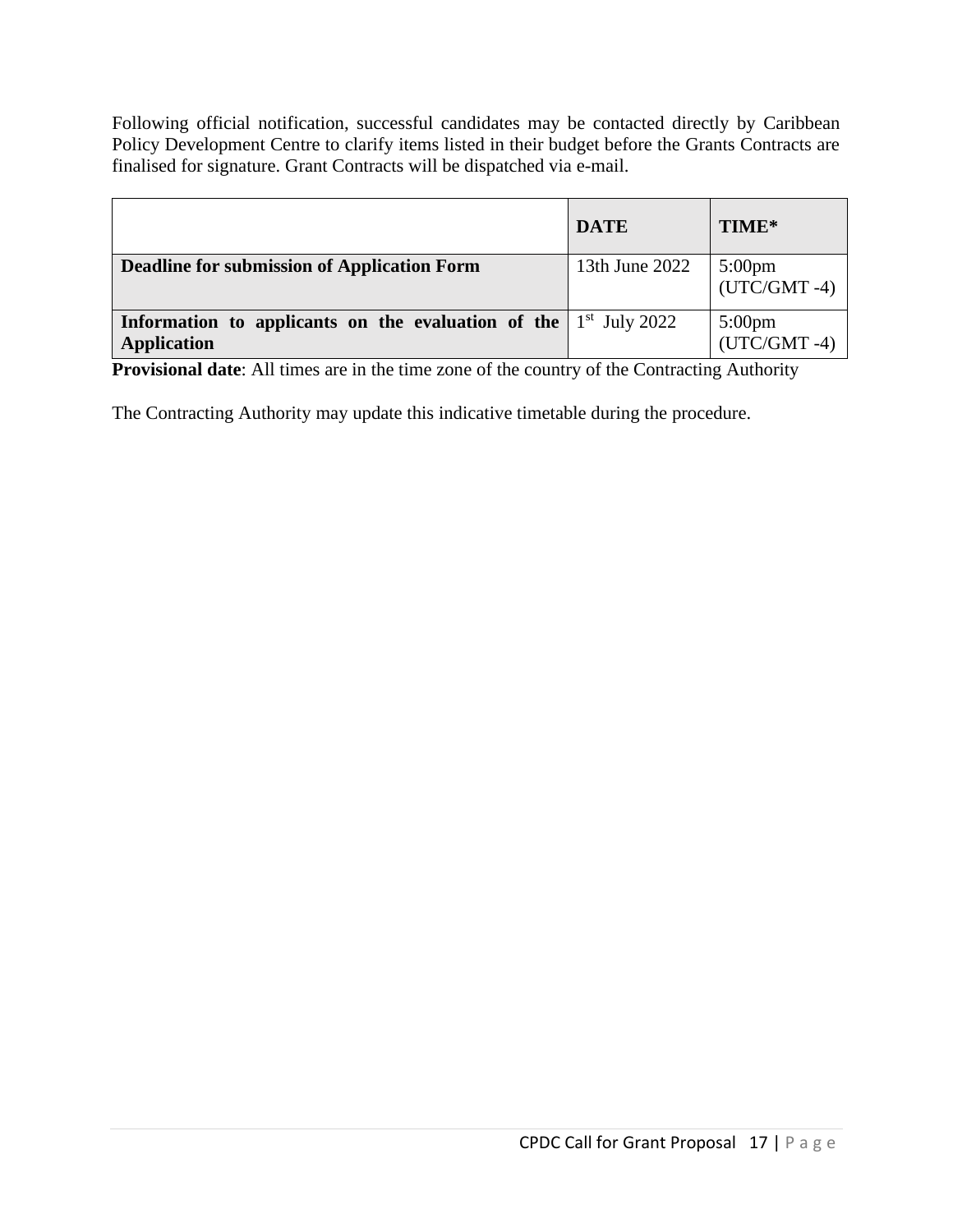# **3**. REPORTING REQUIREMENTS AFTER THE CONTRACTING AUTHORITY'S DECISION TO AWARD A GRANT

Following the decision to award a grant, the Beneficiary(ies) will be offered a contract based on the Contracting Authority's grant contract. By signing the application form (Annex A of these Guidelines), the applicants agree to accept the contractual conditions of the standard grant contract.

#### **Reporting Requirements**

Obligations to provide information and financial and narrative reports:

- Each report must provide a full account of all aspects of the Actions implemented for the period covered. Details of expenditure incurred in the period covered by the report should be noted in the Financial Report(s), indicating its title, amount, relevant heading in the Budget of the Action. The Budget headings listed in the Financial Report(s) must match the approved Budget heading identified in the proposal. Supporting documentation to verify expenditure in the Financial Report(s) must be original.
- The Narrative Report(s) and Financial Report(s), and the Grant Assessment Report must be drafted in English. Final reports should be submitted to Caribbean Policy Development Centre no later than one (1) month after the final disbursement or at the end of the implementation period.
- Caribbean Policy Development Centre may request additional information to verify expenditures in the Financial Report(s) at any time. That information must be supplied within fifteen (15) working days of the request.
- If the Beneficiary fails to supply Caribbean Policy Development Centre with the final report by the deadline stipulated and fails to furnish an acceptable sufficient written explanation of the reasons why he/she is unable to comply with this obligation, Caribbean Policy Development Centre may terminate the Contract in accordance with the guidelines, and recover the amounts already disbursed and not substantiated.

#### **Financial Record Keeping**

- All financial reporting is to be conducted in accordance with CPDC procedures and policies utilising the interim financial report form.
- All original invoices, receipts, paid bills, and financial records substantiating grant expenditures must be submitted with the final Financial Report. CPDC will retain copies of all receipts for their records.

#### **Financial Reporting Requirements**

- The grantee shall report to the Executive Director, or a representative as designated by CPDC.
- The Grantee is required to submit a **bi-monthly** financial report to CPDC by the 13th day of the month for the previous month's expenditure, following the specified report format.
- Bi-monthly financial reports will include project budget line items and reporting of expenditures against budget items.
- Bi-monthly financial reports will also include amounts provided by CPDC in the cost of the project.